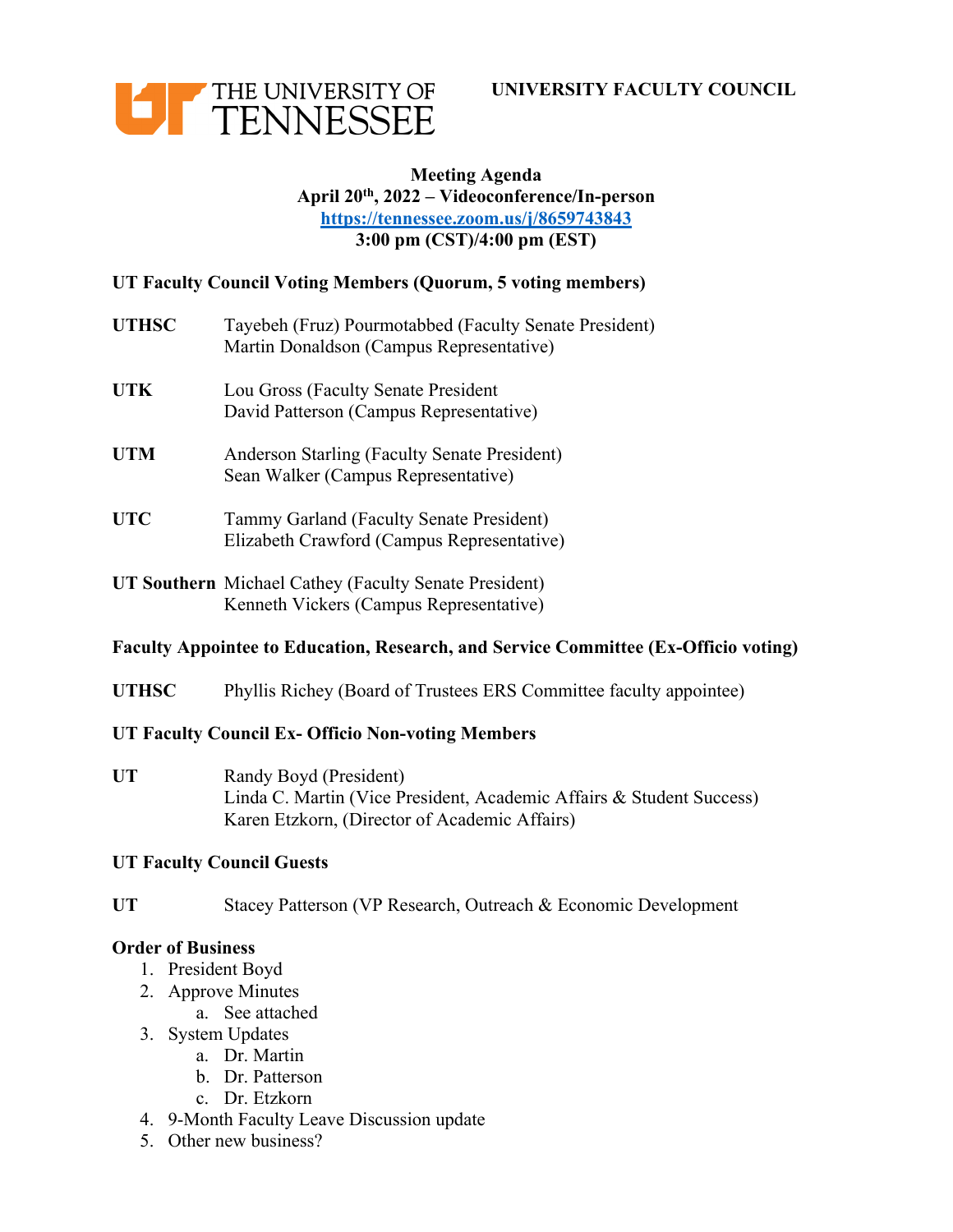# **Questions for President Boyd**

**1.** One question I have concerns federal congressional earmarks given that Tennessee is near the bottom of the funding provided this year (the New York Times recently published an analysis of this). This is the first these earmarks have returned in several years and I don't know if there is a System policy on whether to encourage the State congressional delegation to seek earmarks or not. I ask because evidently there are now earmarks being provided directly to universities including a \$50M endowment to Univ of Alabama to attract faculty – see https://www.science.org/content/article/congress-restores-spending-earmarks-rules-remove-odor

> Congress restores spending on earmarks—but with rules to remove odor | Science | AAAS

> The \$1.5 trillion spending bill enacted last month did more than fund U.S. government operations for the next 6 months. It also revived cong earmarking—the controversial practice of allowing legislators, of behest of powerful constituents, to allocate money for specific project their district or state that federal agencies did not request.

www.science.org

2. A second question concerns analysis of the System-wide data on tenure track faculty numbers as compared to non-tenure track. I think we were told the Board would be looking at this but I don't know if the data have been collected to show any historical trends such as those we have seen at UTK and UTHSC.

3. Finally, I continue to get questions about the perception that there has been continuing increases in administrative positions while tenured faculty numbers have not grown and student enrollment has grown. Are there data System-wide on changes in numbers of administrators?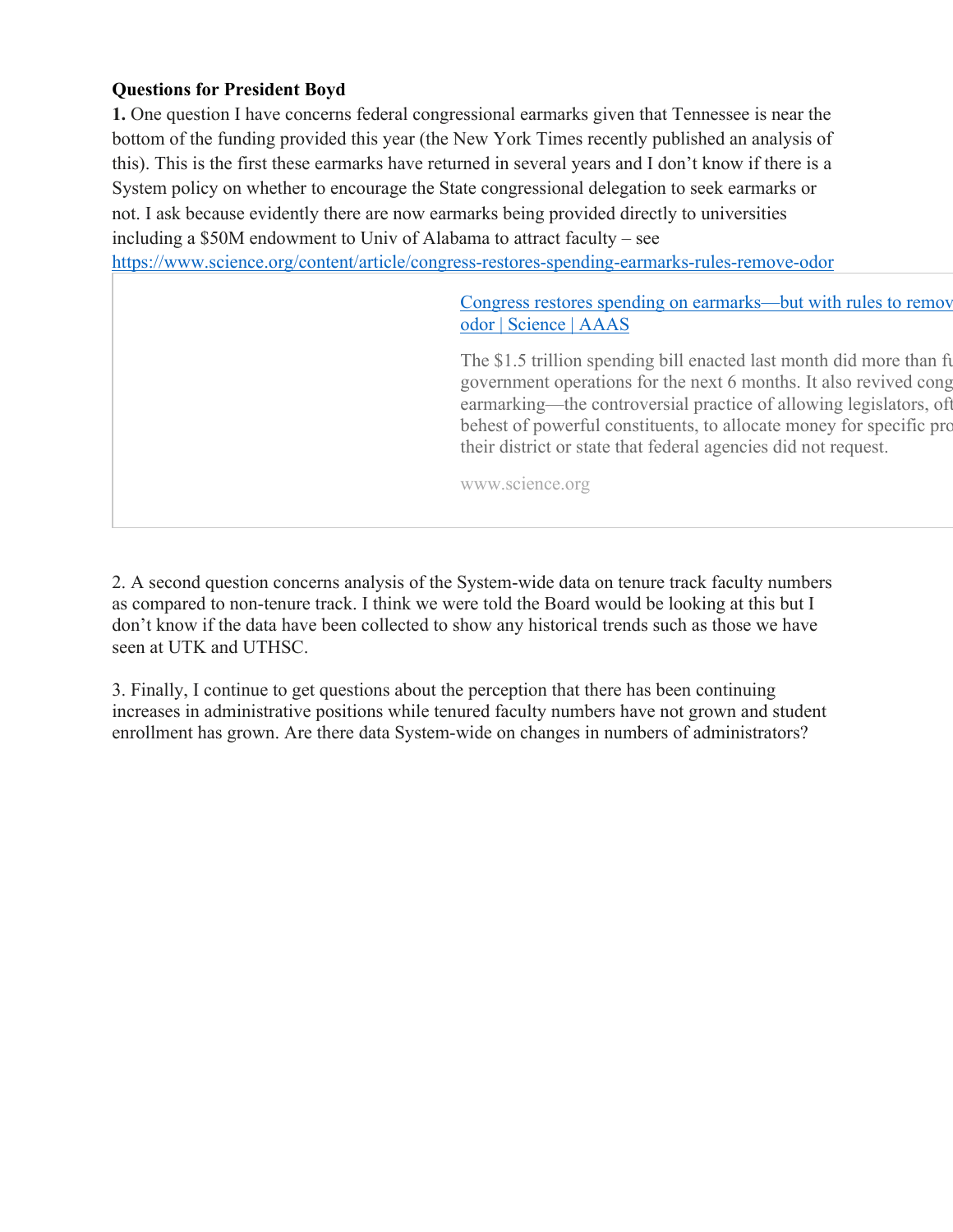### **UFC Minutes – April 20, 2022**

#### **Carey Whitworth – Guest/Host**

Discussed of the role of the Government Relations and Advocacy Office in tracking legislation at both the state and federal level in tracking legislation related to UT System interests and explained how Office staff work with System constituency groups to advocate for the most advantageous legislative outcomes.

Detailed the process the methods staff members use to mitigate important and/or concerning bills.

Example: she discussed ways in which the Office represented the University's need to protect diversity during the recent legislative debates over the Divisive Concepts bills.

Presented the President's report on the General Assembly's 2022 budget.

Highlights included \$90 million to fund the higher education funding formula, \$72 million for the ORII, \$2.9 million in recurring funds for the College of Veterinary Medicine, a 4% salary pool for higher education employees, and capital project funding including \$55.9 million for a UT Chattanooga (UTC) Health Sciences, \$83 million for the Haslam College of business, and an \$18 million legislative budget amendment for the UTM TEST Hub.

## **Anderson Starling**

Extended thanks for the GRA Office staff for their advocacy for the TEST Hub funding and for their work on the Divisive Issues legislation.

In response to questions stemming for a discussion of the GRA Office's role in facilitating opioid settlement funding, the Council will invite Jennifer Tourville to a future meeting to discuss ongoing SMART initiative actions.

#### **President Boyd**

Discussed the origins of the SMART initiative.

Outlined his plans for annual campus tours with Carey Whitworth and other Government Relations and Advocacy Office staff each year after the close of the legislative sessions to keep student governments and faculty senates abreast of the advocacy of the Office in that session.

The *Tennessean* board has extended its Gubernatorial Forums to UT campuses.

Explained why a \$18 million GME from Gov. Bill Lee was reduced to \$10 million in the General Assembly because \$4 million in similar funds went unspent last year. The wording in last year's grant prevented equal distribution of these fund equally across the Grand Divisions because there was no constituency group in Middle Tennessee.

Reported the increase of HOPE scholarship funds to \$4,700 for full-time freshmen and sophomores and to \$5,700 to junior and seniors.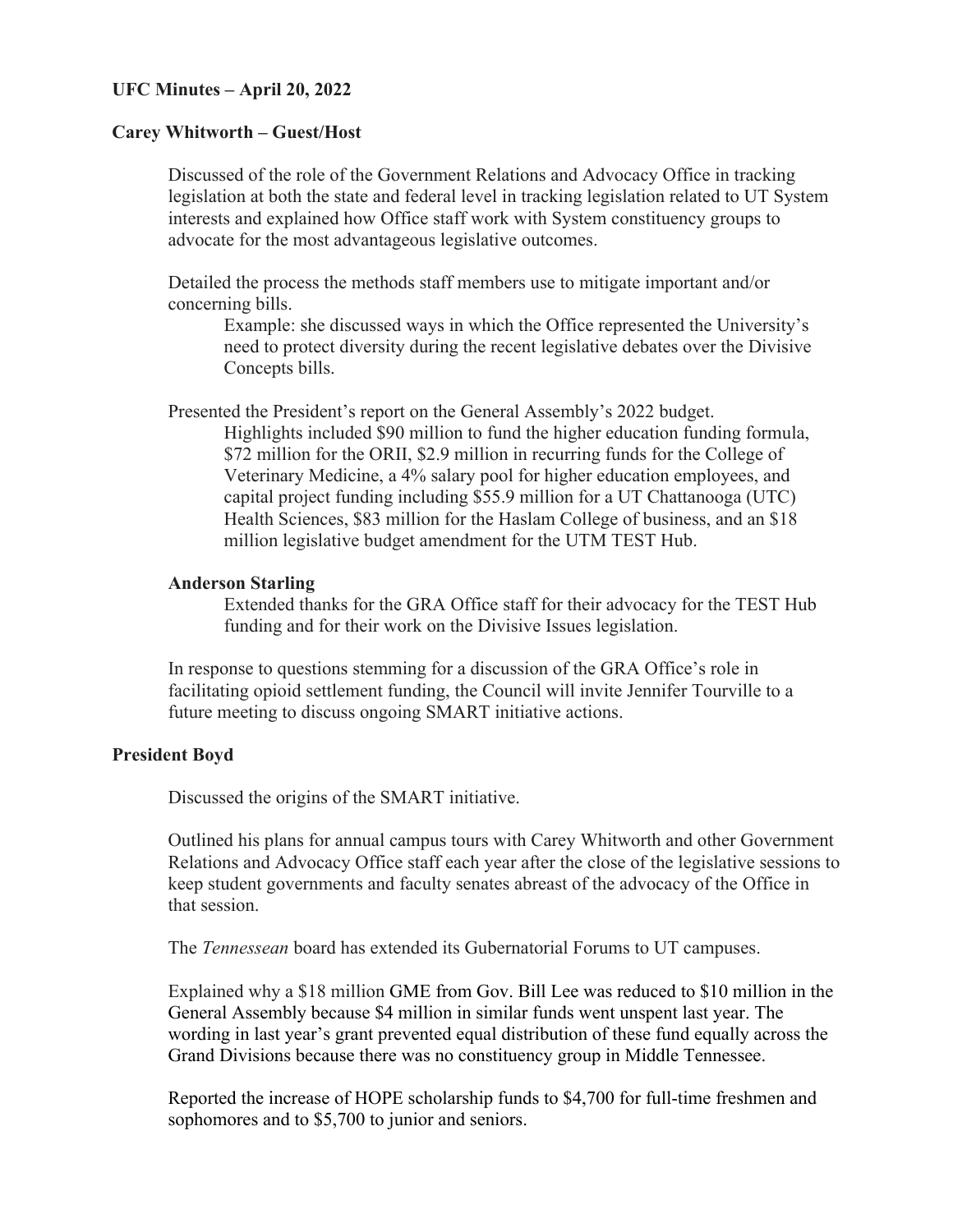The increase in the HOPE program makes for more available funds for the Tennessee Promise program.

He asked the Council to ask their Senates if the System should increase Promise benefits to existing students or use the excess funds to include additional students.

# **Elizabeth Crawford**

Asked about the possibility of extending scholarship funds to non-traditional students who cannot meet the 12-hour requirement full-time status. She suggested funds for those who can manage 6 hours.

Presented two personal legislative asks for next session.

- 1. Loan forgiveness for health service professionals who will contract to serve in high needs areas in Tennessee.
- 2. A bill that would extend in-state tuition to any undocumented student who completes her/his senior year in a Tennessee high school.

# **Lou Gross**

Three questions/concerns:

1. Feels that the growth of tenure-track positions is decreasing in percentage to the rate of the increase of non-tenured or instructional positions.

## **Linda Martin**

Provided the FTE report for tenured, tenure-track, and non-tenure track from 2011-2021. The percentages are fairly consistent over a ten-year span.

#### **Martin Donaldson**

Stated that the HSC needs to offer multi-year contracts for appointments as the trend in the institution is away from tenure-track. Multi-year appointments will help to recruit faculty.

2. Asked if the System thought it appropriate to go after federal earmarks.

#### **Stacey Patterson**

Explained that the system takes advantage of plus up, but needs to do a better job of publicizing that fact.

3. Asked for System-wide information on the increase of administrative positions.

### **Stacey Patterson**

Presented data that while all positions are increasing, the percentage of instructional to administrative has remained the same.